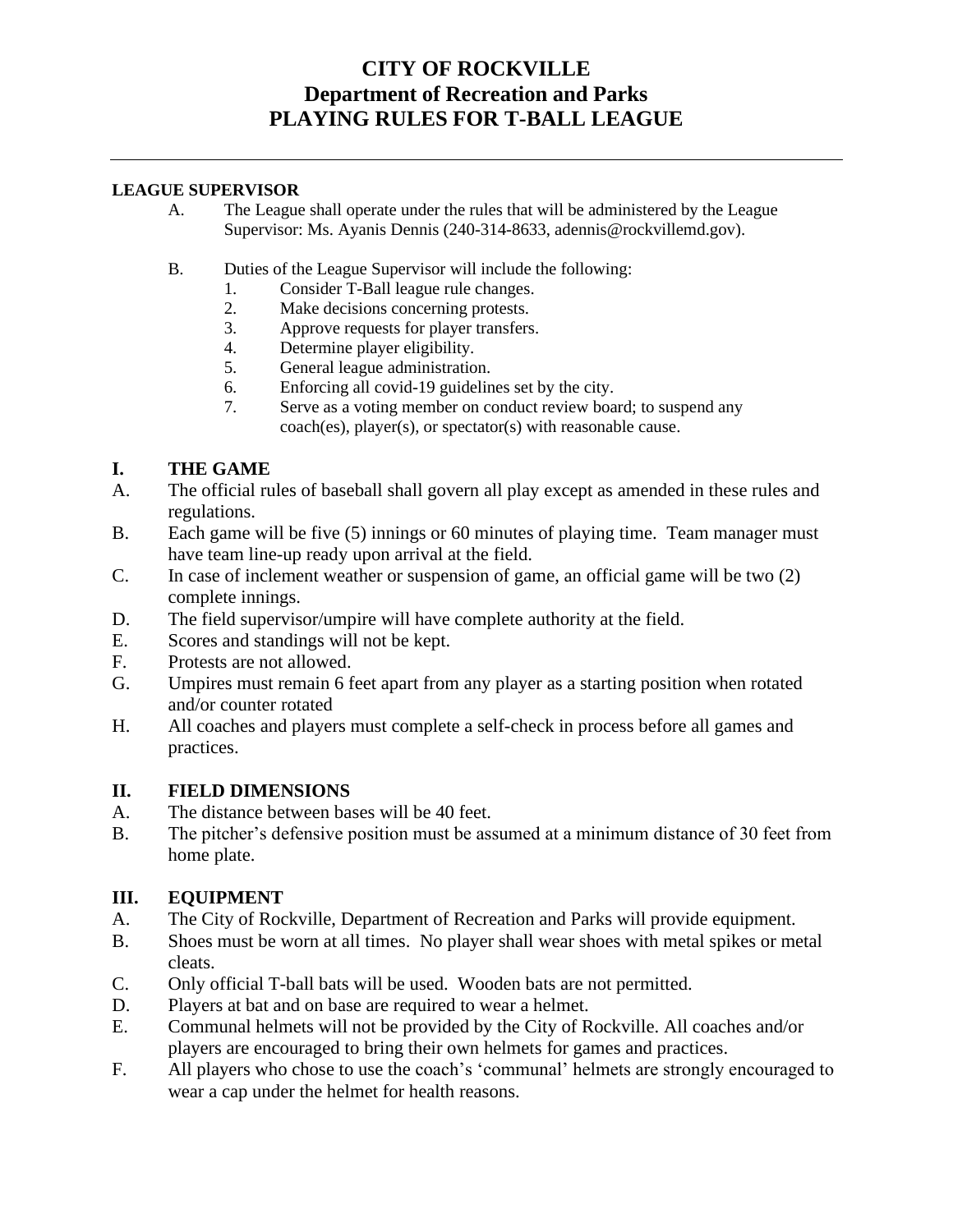# **IV. PLAYERS, BATTERS, RUNNERS, FIELDERS**

# A. Players:

- 1. A minimum of seven (7) players to start the game. Maximum of ten (10) players on the field to play (4 outfielders or 3 outfielders and short fielder). All outfielders must assume their defensive positions out of the infield, or beyond a designated area, defined by the umpire.
- 2. Each player must play at least two (2) innings in the field during the game.
- 3. A player may enter or leave the field or position at any time (free substitution).
- 4. The pitchers, catchers, and first baseman's position must be changed every inning. Once a player has played either of these positions, he or she cannot return to the same position for the remainder of the game. However, a player may play all three positions in the game.
- 5. Max on Rosters 12 players
- B. General Rules:
	- 1. An inning will end after eight (8) batters or five (5) outs. The manager of the team must notify the umpire when the eighth batter comes to the plate. The sides change regardless of the number of outs at this time. An 'out' consists of all conventional outs except runouts at home plate or being tagged between 3rd and home plate.
	- 2. Play stops in the following situations:1) when the ball reaches the first baseman prior to the batter; 2) when a batted ball is caught in the air by any defensive player; 3) on a force out at 1st, 2nd or 3rd base.; 4) when the pitcher has the ball in the 8-foot radius of the pitching plate, or the ball is overthrown and goes out of play.

# C. Batting

- 1. Teams will have a fixed batting order prepared before each game with all present team members on it. Latecomers shall be added to the end of the order.
- 2. Each player will take his/her turn at bat with no regard to whether he/she played in the field the previous inning or whether he/she played in the field when the team retired from the inning at bat.
- 3. Bunting will not be allowed. A ball must go at least ten feet to be considered a hit (if not, the batter will need hit the ball again).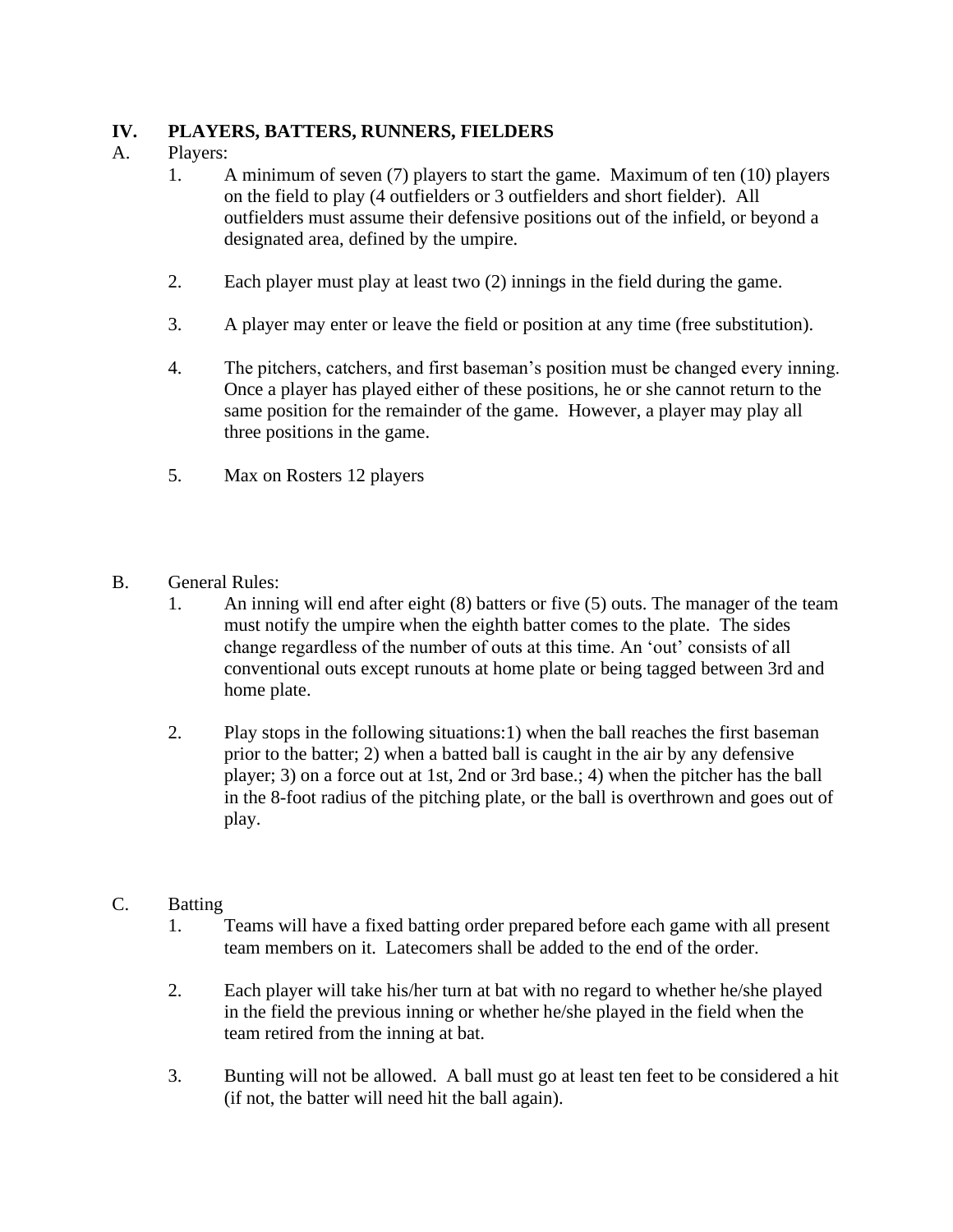- 4. Every batter will have the chance to hit the ball off the tee. Strikes will not be counted.
- 5. A batter who throws a bat in an unsportsmanlike manner to endanger players or spectators will be called out (not allowed to run bases) and may be ejected from the game. It is recommended that the umpire gives a warning for the first offense; however, this is not required.
- D. Base Running
	- 1. Sliding at the discretion of the umpire will result in that player being out. The runner is out if a defensive player has the ball and the runner remains on his feet and deliberately, with force, crashes into the defensive player.
	- 2. Overthrows, beyond the field of play, will result in the batter/runner scoring a run.
	- 3. Sliding, leading off bases, and base stealing are not permitted; violating this rule will result in an automatic out.
	- 4. A runner who is at least halfway toward the next base when the pitcher recovers the ball shall advance to that base.
	- 5. Base runners must touch all bases; a runner missing any bases, as called by the umpire, shall be declared out.

#### E. Fielding

- 1. The designated pitcher must stay within his/her required position until the ball is hit.
- 2. Coaches should emphasize to throw the ball to the pitcher in order to stop play before the next batter hits.
- 3. There is no infield fly rule.
- 4. The catcher may not block the plate when the runner is com
- 5. An 'out' consists of all conventional outs except runouts at home plate or being tagged between 3rd and home plate.

#### **V. SCORING**

Score will not be kept. No more than eight (8) batters may hit in a single inning. The sides change regardless of the number of outs at the time.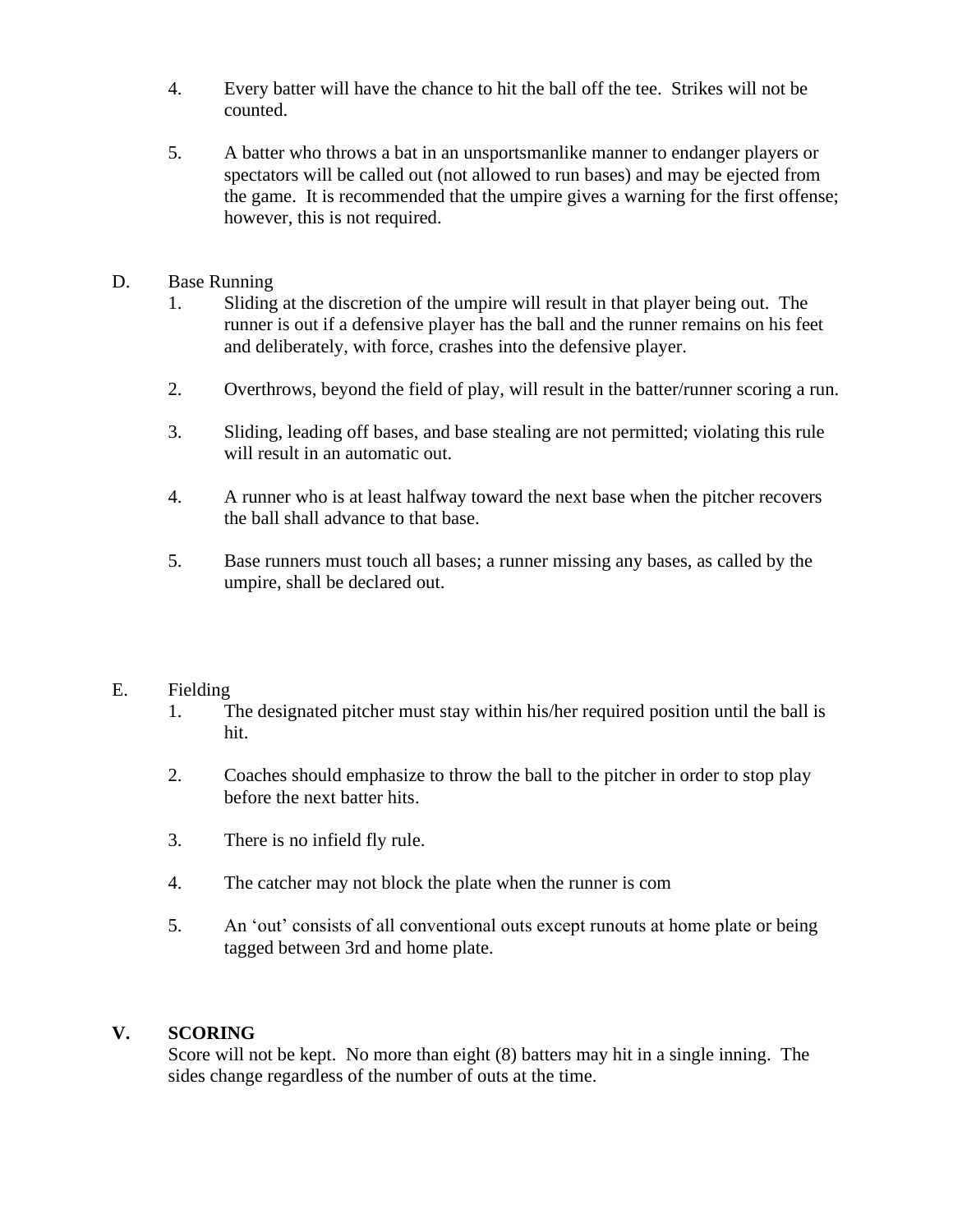### **VI. VIOLATIONS OF MODIFICATIONS**

- A. Any violations of these rules should immediately be corrected before the game continues.
- B. Continued violation of these rules may result in the coach being removed from the game.

### **VII. MANAGER/SPECTATOR RESPONSIBILITIES**

- 1. Managers must have team line-up ready upon arrival at the field.
- 2. All managers are responsible for their teams taking the field promptly before games and vacating the field and dugout area promptly after games.
- 3. Each manager shall designate a "dugout dad" or "dugout mom" to be responsible for bench conduct by the players.
- 4. All players must remain in the dugout area during the game and remain 6 feet apart.
- 5. Managers are responsible for the behavior of their team players and parents. Sportsmanship is mandatory in all aspects of the game. Chanting (yelling in unison) or heckling of the other team or its players is not permitted.
- 6. Smoking is not allowed in the field or dugout area.
- 7. Alcoholic beverages are not permitted on the premises.

### **VIII. CONCUSSION AWARENESS**

To help keep kids in the game for life, we ask that all coaches, parents, and participants become aware of concussion signs, symptoms, and prevention. The City of Rockville Sports Division has provided concussion awareness information on our website at www.rockvillemd.gov/recreation/sports, please review and become familiar.

Any participant who may appear to have or has a concussion may not return to play until the Sports Division has received a note from the participants' doctor that states the participant has been approved to continue sport activity. The note must be received prior to the next league activity. This includes all practices and games. City of Rockville staff has the authority to sit a participant out of sport activity if any signs/symptoms of concussion are noticed. The purpose of this policy to keep all participants safe and healthy.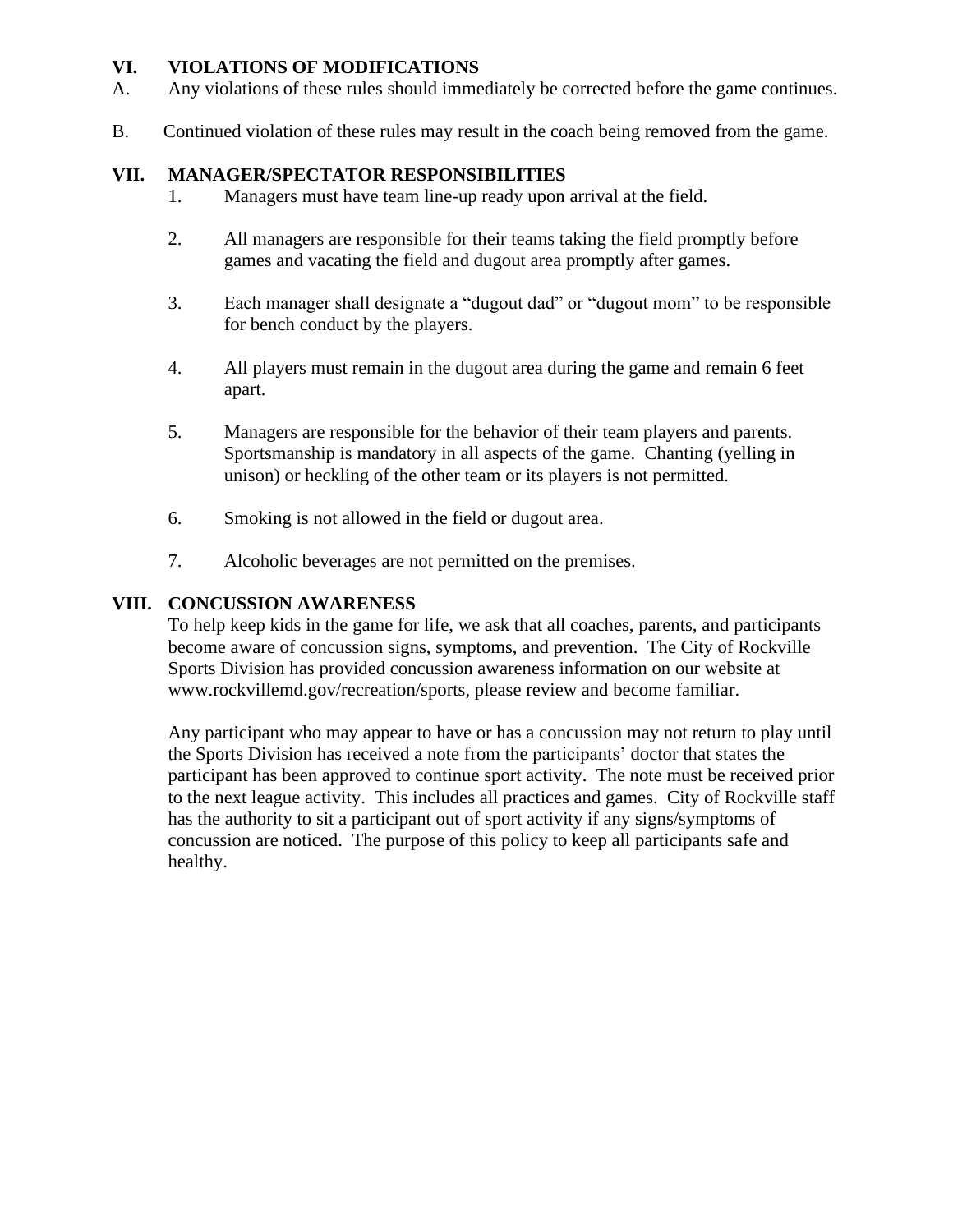

# **MISSION**

The City of Rockville's Youth Sports Division mission is to promote participation in a safe, recreational setting to encourage fun, physical activity, teamwork, and sportsmanship. Programs are designed to meet participant needs for physical activity, social interaction, mentorship through positive coaching, fundamental skill development, and instill lifelong values in each participant.

# **EXPECTATIONS**

The City of Rockville provides league rules that dictate how the program is operated and governed. In addition to these rules, coaches are requirement to get fingerprinted by the City of Rockville, become NYSCA (National Youth Sports Coaches Association) certified and sign a *Coaches Code of Ethics Pledge.* Parents/Guardians are strongly encouraged to read and sign the *Parents Code of Ethics Pledge* and return to your coach for the season. Both of these pledges represent the requirements that coaches and parents must embrace and use to serve as a role model to all participants.

The City of Rockville requires participants, coaches, spectators, and parents to exhibit good conduct and sportsmanship before, during, and after games and practices. Examples of good sportsmanship and conduct include but are not limited to:

- Fairness
- Ethics
- Respect
- Sense of fellowship
- Teamwork
- Positively encourage and congratulate all players and opponents as well as officials, city staff
- Understanding and promoting that this is a recreational league

# **POLICIES/DISCIPLINARY MEASURES**

*City of Rockville Sports Supervisors reserve the right to amend disciplinary measures below if investigation deems it necessary* 

THE TERM "INDIVIDUAL" INCLUDES THE FOLLOWING: MANAGER, CAPTAIN, PLAYER, OR SPECTATOR. A TEAM IS RESPONSIBLE FOR THE CONDUCT OF ITS INDIVIDUAL PLAYERS AND SPECTATORS. MISCONDUCT MAY RESULT IN PENALIZING AN INDIVIDUALOR TEAM FROM ALL CITY OF ROCKVILLE LEAGUES.

• Coach/Player/Spectator/Parent/Guardian Ejection